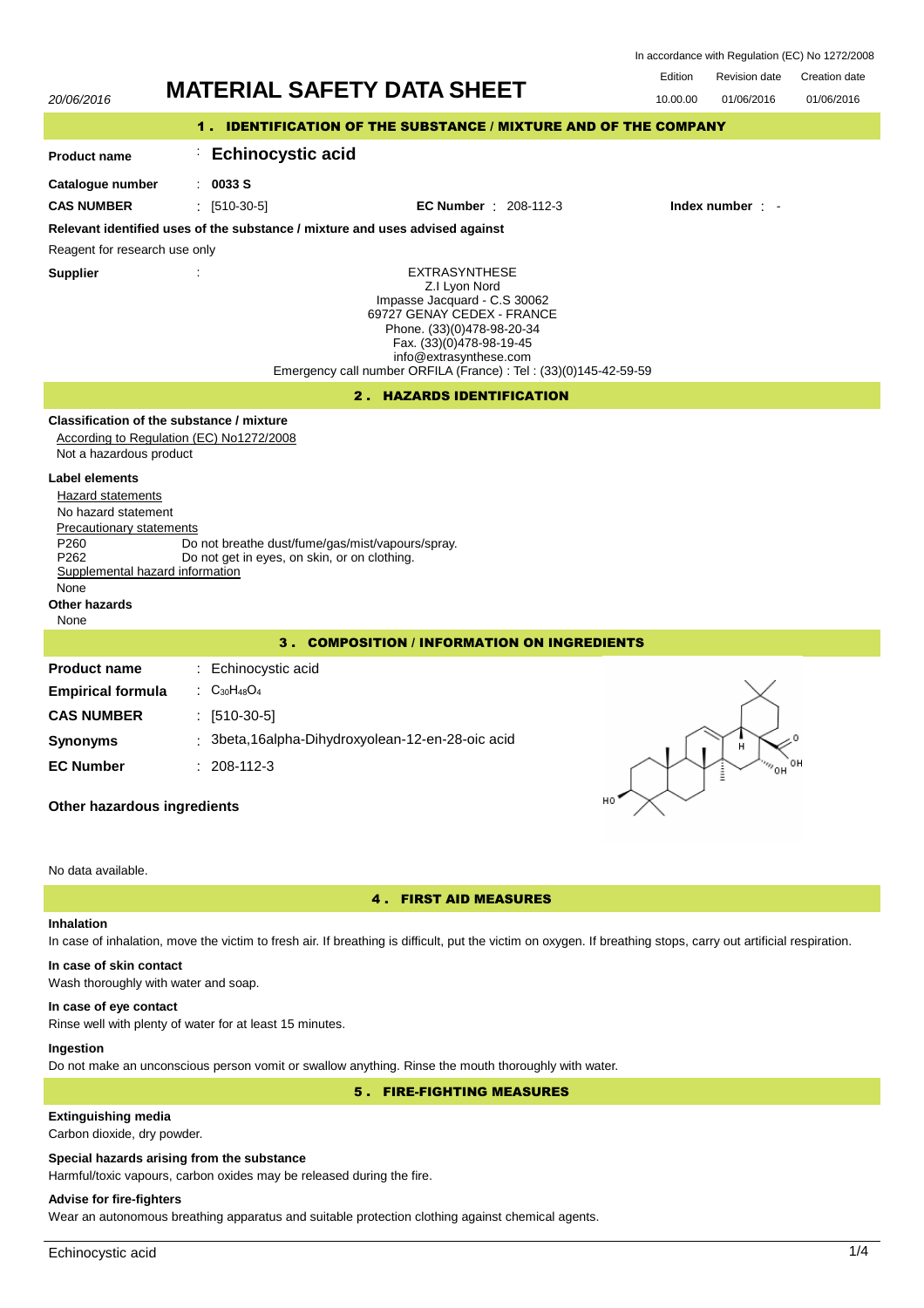#### 6 . ACCIDENTAL RELEASE MEASURES

#### **Personal precautions**

Use personal protective equipment. Evacuate the personnel from the contaminated zone. Ensure adequate ventilation.

#### **Environnemental precautions**

Keeping away from drains, surface and ground waters.

#### **Methods and materials for containment and cleaning up**

Clean up without creating dust and place in adapted and sealed containers for elimination. Wash the contaminated aera with water and soap. Confine washing water and dispose of it complying with the local regulations. After cleaning, quickly eliminate traces of water with a product absorbing liquids (for example : sand, sawdust, universal binder, Kieselguhr).

### 7 . HANDLING AND STORAGE

### **Precautions for safe handling**

Avoid formation of dust. Avoid contact with skin and eyes. During handling, wear suitable personal protective equipment (see section 8). Follow the normal measures for preventive fire protection.

**Specific handling** No data available.

**Specific end use(s)**

## No data available

#### **Conditions for safe storage, including any incompatibilities**

Store in a cool well-ventilated place. Keep container tightly closed in a dry place away from light.

Store at <+8°C

### 8 . EXPOSURE CONTROL/PERSONAL PROTECTION

### **Respiratory protection**

Wear imperatively an appropriated mask/respirator, tested and approved by standards such as NIOSH (US) or CEN (EU).

#### **Hand protection**

Handle with protective gloves. The selected gloves have to satisfy the specifications of EU Directive 89/686/EEC and the standard EN 374 derived from it.

### **Eye protection**

Wear safety glasses.

## **Skin protection**

Wear suitable protective clothing according to the quantity and the level of activity of the substance at the workplace.

|                                                       | <b>9. PHYSICAL AND CHEMICAL PROPERTIES</b> |
|-------------------------------------------------------|--------------------------------------------|
| Information on basic physical and chemical properties |                                            |
| Physical state                                        | : Powder                                   |
| Color                                                 | : White                                    |
| Solubility in                                         | Ethyl alcohol (Poorly soluble)<br>÷        |
|                                                       | Methylene chloride (Poorly soluble)<br>÷   |
| Initial boiling point                                 | : No data available.                       |
| Flash point                                           | : No data available.                       |
| рH                                                    | : No data available.                       |
| Partition coefficient: n-octanol/water                | : No data available.                       |
| Auto-ignition temperature                             | : No data available.                       |
| Decomposition temperature                             | : No data available.                       |
| Viscosity                                             | : No data available.                       |
| Melting point                                         | $.298-308°C$                               |
| <b>Other information</b>                              |                                            |

#### No data available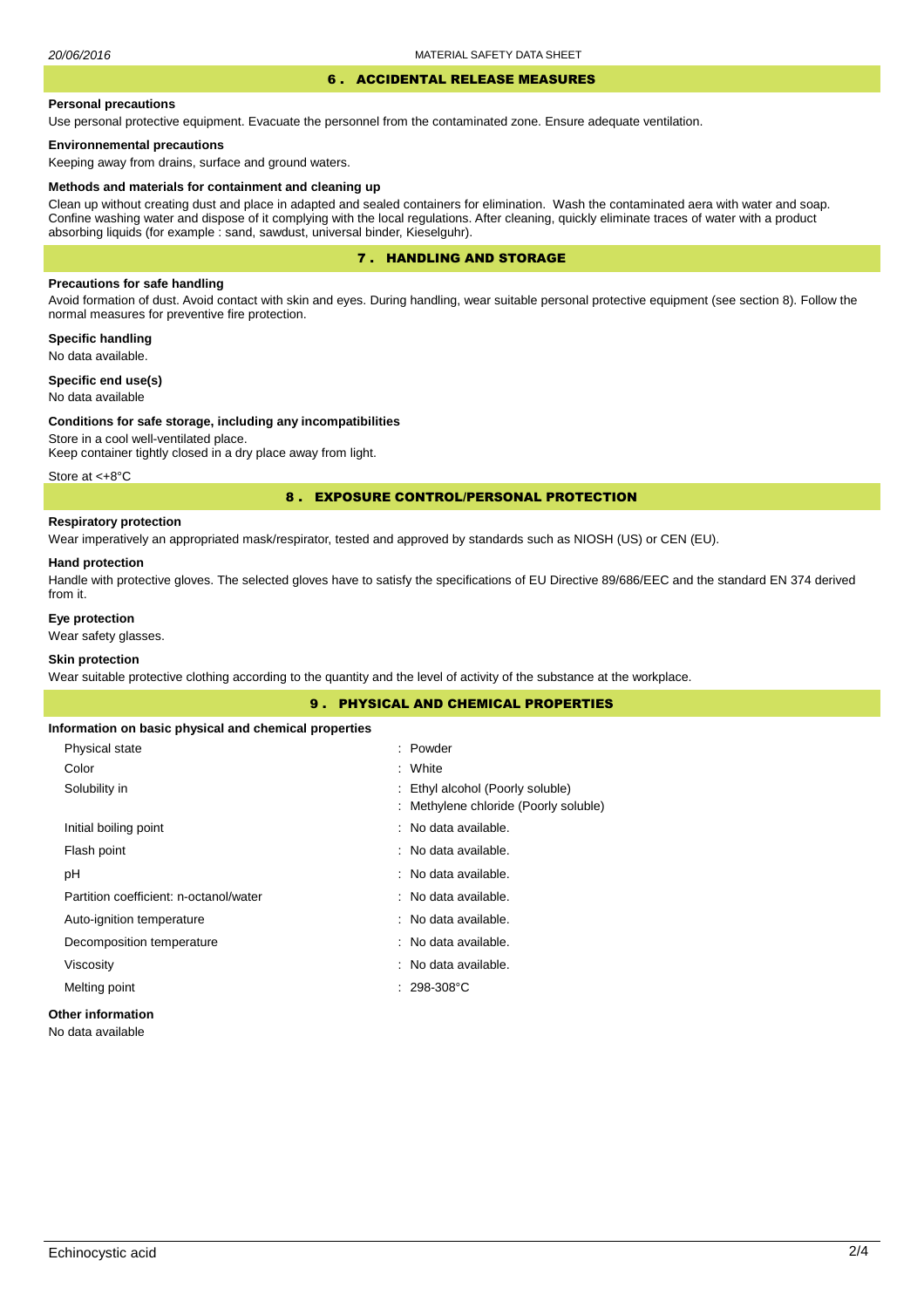#### 10 . STABILITY AND REACTIVITY

#### **Reactivity**

No data available.

### **Chemical stability**

Stable under recommanded storage conditions.

#### **Possibility of hazardous reactions**

No hazardous reactions during storage and handling complying with the instructions.

**Conditions to avoid**

No data available.

**Incompatible materials**

No data available.

#### **Hazardous decomposition products**

No hazardous decomposition products if the instructions for handling and storage are respected. During high overheating of the substance or during a fire, hazardous decomposition products may be produced.

## 11 . TOXICOLOGICAL INFORMATION

### **Acute oral toxicity**

No data available.

## **Acute dermal toxicity**

No data available.

### **Acute inhalation toxicity**

No data available.

### **Skin Corrosion**

No data available.

#### **Skin Irritation**

No data available.

## **Serious Eye Damage**

No data available.

## **Eye Irritation**

No data available.

### **Respiratory Sensitisation**

No data available.

#### **Skin Sensitisation**

No data available.

### **Germ Cell Mutagenicity**

No data available.

### **Carcinogenictiy**

No data available.

## **Reproductive Toxicity**

No data available.

## **Specific Target Organ Toxicity - Single Exposure**

No data available.

### **Specific Target Organ Toxicity - Repeated Exposure**

No data available.

#### **Aspiration Hazard**

No data available.